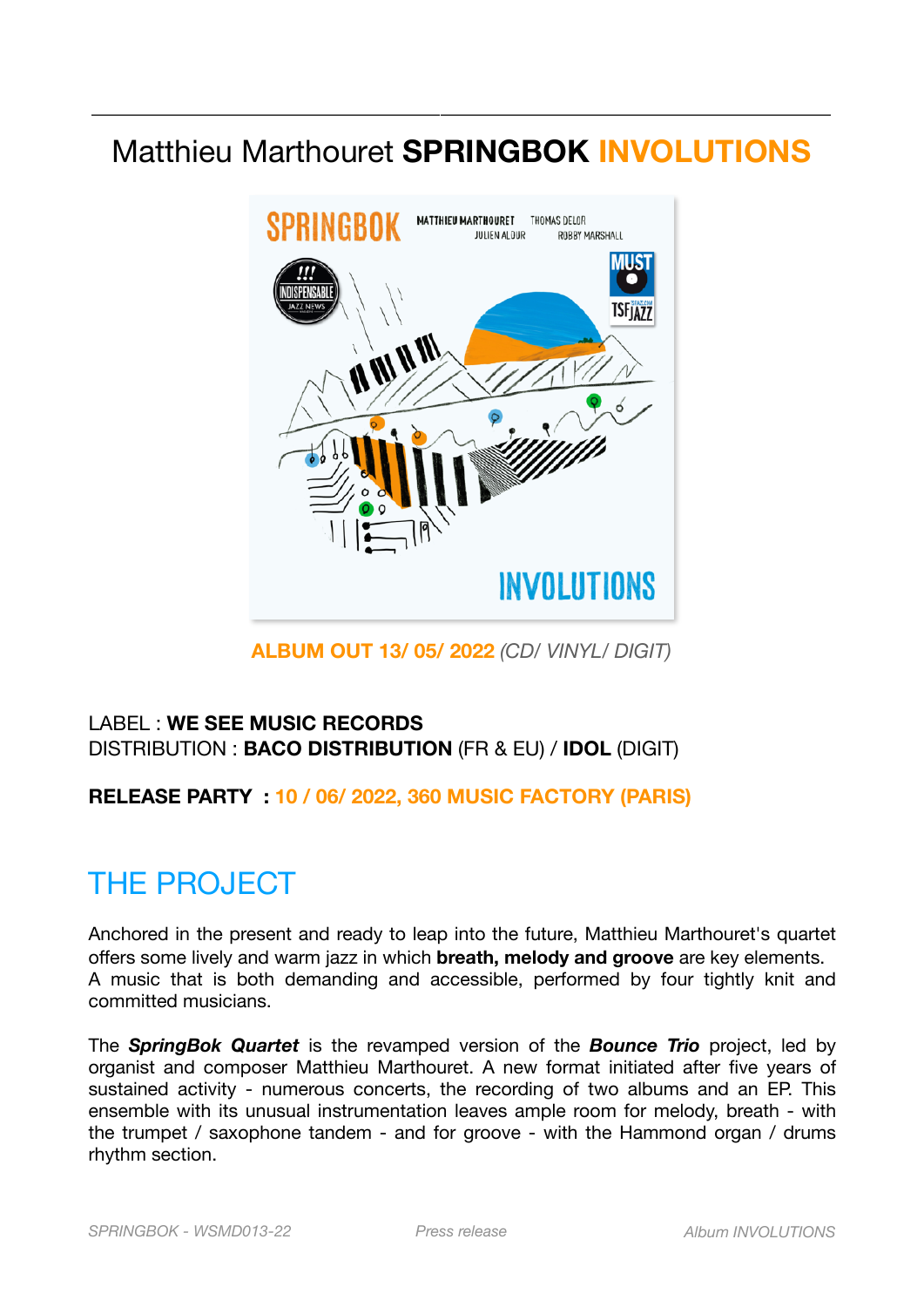## **THE ALBUM**

This album **Involutions** is the result of a journey, a personal and collective reflection where some of the threads already there in leader Matthieu Marthouret's previous albums are to be found again: the fun of playing (*Playground*, 2010), optimism (*Upbeats*, 2012), the sense of the collective (*Smalls Streams... Big Rivers*, 2014) or the notion of contrast (*Contrasts*, 2016).

The music on this album is both deep and accessible, energetic and meditative, sweet and sour, modern and rooted in tradition.

These eleven compositions were conceived during the particularly harsh period of time we have just been through, whether it be on a personal or social level. They in turn evoke in uncertainty, revolt, recollection, hope, tolerance, but above all, our capacity for resilience and empathy which help us go forward and overcome trials and hardships.

## **TRACKLISTING**

The album opens with **Pigeon on a Chessboard**, a composition with embedded sections, energetic and punchy, written to denounce certain behavioral drifts and verbal violence inherent to society and modern technologies.

**Open Air** is a meditative track that conjures up wide open spaces, the search for a kind of completeness and serenity.

**Fragments** is an angular post-bop influenced theme inspired by saxophonist Charlie Parker's composition "Segment".

**Hymn** is a composition tinged with blues and gospel, conducive to paying homage and meditation.

**D.W** is a tribute to musician, singer and poet from Reunion Island *Danyèl Waro*, written in two parts Roots **(D.W Part. 1)** & Time **(D.W Part. 2)**. A piece that takes the form of a long crescendo evoking the trance of maloya.

**Whirls** is a composition written on a six-beat rhythm, with three distinct parts where "theme-riff", question and answer, melodies with two voices or harmonized keep flowing and intermingle. The improvisations follow one another to build up a long progressive solo ending with a reprise of the initial theme.

**Social Credit** denounces the paradox in the excitement associated with digital technologies that are constantly more innovative and powerful, used in the service of the control and the repression of individuals.

**Certain Incertitude** is a composition written in the fall of 2020, with light-dark colours, where feelings of fragility, doubt and hope are mixed and intertwined.

The quartet presents two new versions of previously recorded compositions on Bounce